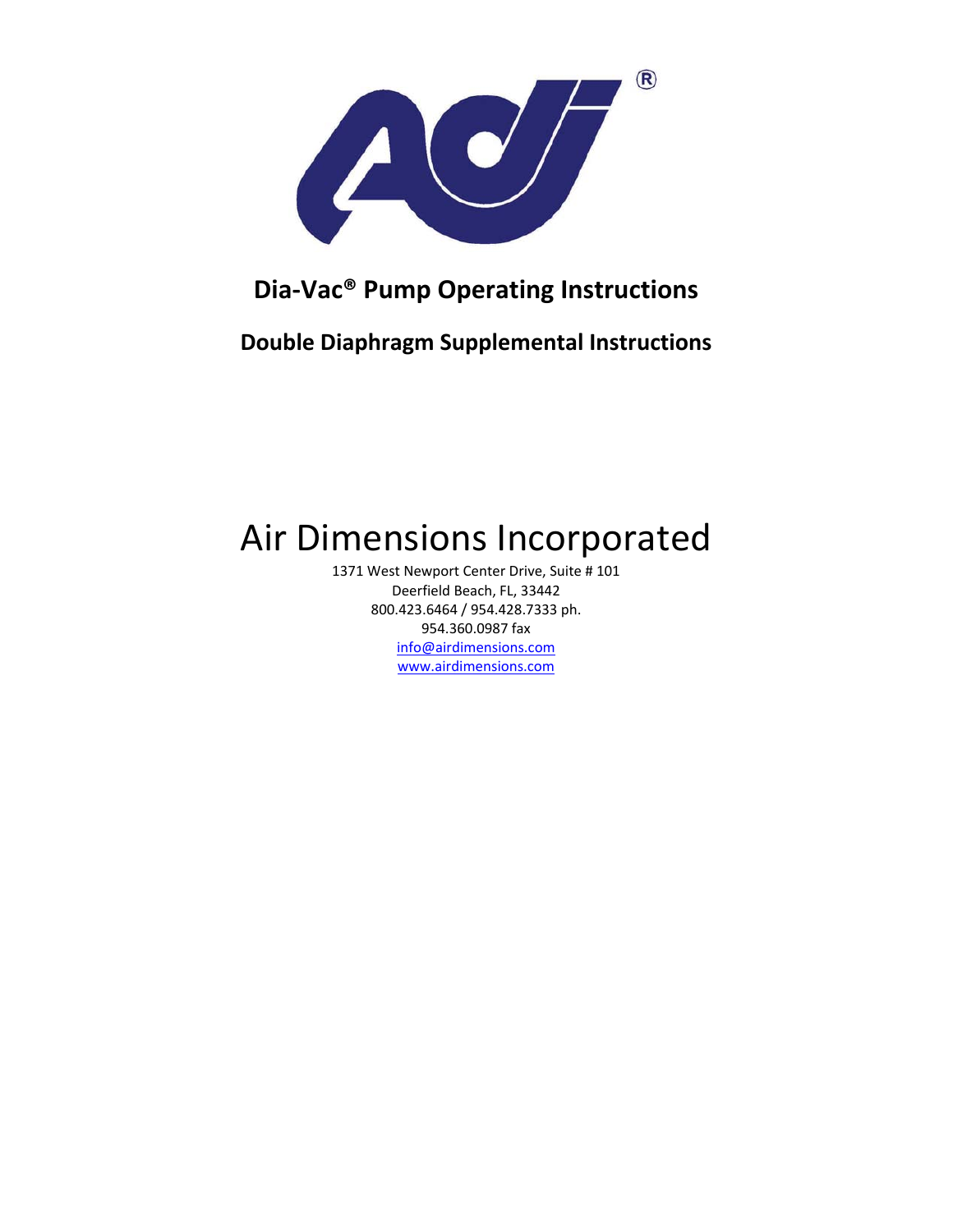### **General Operating Conditions**

The double diaphragm pump utilizes a two diaphragm system for each head. The primary diaphragm is in constant contact with the process gas. The secondary diaphragm is separated from the primary by a spacer. The two diaphragms together with the spacer form a leak detection chamber. This chamber can be monitored for ingress of process gas or variations in pressure that would indicate a primary diaphragm failure.

It is best to monitor the leak detection chamber for ingress of process gas. When the process gas is detected in this chamber, the primary diaphragm should be inspected for failure. There are times when it is not possible to monitor the chamber for process gas. In these instances, the chamber can be monitored for variations in pressure. Generally a one PSI change in the pressure or vacuum level inside the chamber is a good indication of a primary diaphragm failure. When this occurs, the pump should be shut down and the primary diaphragm should be inspected for failure.

#### **Safety**

The double diaphragm option is designed to prevent hazardous gasses from leaking even after the rupturing of the primary diaphragm. It is imperative to stop the pump and change both diaphragms once it has been determined that the primary diaphragm has failed. Failure to do so could result in the gas escaping from the pump.

#### **Servicing**

Listed below is the predominant type of maintenance typical for Dia-Vac<sup>®</sup> pumps, the servicing of the consumable parts(diaphragm, valves, gasket, and Teflon® washer). For video instructions on servicing the head and diaphragm visit http://www.airdimensions.com/service/videos/.

#### **Disassembly of Head Section and Diaphragm**

Remove head section by unscrewing the four large bolts. A flat-bladed screw driver may be needed to gently pry the head free of the service diaphragm. \*\*If the heads have Teflon® coating use caution not to scratch the surface.

The valve body can then be removed by unscrewing the two smaller screws (also accessible on the top of the head section). This part may be freed by gently tapping on these two screws after they have been loosened about three or four turns. When the valve body is removed, check all internal surfaces for any accumulation of dirt. The two valve discs can be wiped clean and replaced as long as they appear unaffected by usage. The valve gasket can be easily removed and should be inspected. As a matter of good practice, the valve discs and valve gasket should be replaced during any routine maintenance check of the head section. A once a year routine procedure is recommended.

The primary diaphragm is secured by the single screw in its center. Remove this screw with an Allen wrench. The diaphragm and its clamping plate should easily lift off the pump. Some slight adherence to the metal may occur if the diaphragm has been in use for a long period. Remove the spacer and the two large Teflon® washers to reach the secondary diaphragm. The secondary diaphragm can also be easily lifted off of the pump.